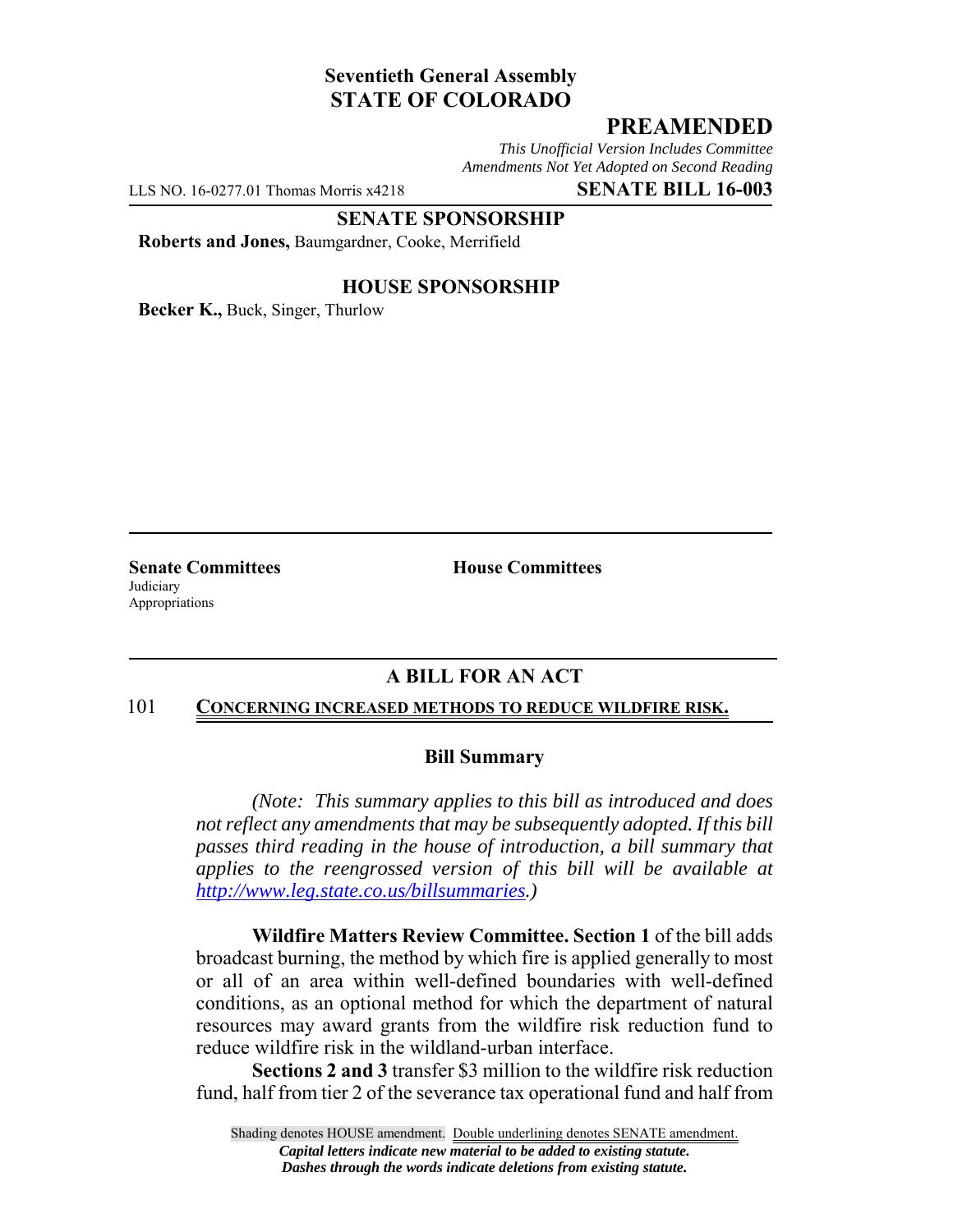the general fund.

 *Be it enacted by the General Assembly of the State of Colorado:* **SECTION 1.** In Colorado Revised Statutes, 36-7-402, **amend** (3) introductory portion as follows: **36-7-402. Definitions.** As used in this part 4, unless the context otherwise requires: (3) "Hazardous fuel reduction treatment" means treatments that remove or reduce vegetative fuel, including mechanical, manual, BROADCAST BURNING, and pile burning fire treatments, in order to: **SECTION 2.** In Colorado Revised Statutes, 36-7-405, **amend** (2) as follows: **36-7-405. Wildfire risk reduction fund - creation - transfer - repeal.** (2) (a) (I) On July 1, 2013, the state treasurer shall transfer from the general fund to the wildfire risk reduction fund the sum of nine million eight hundred thousand dollars. (II) THIS PARAGRAPH (a) IS REPEALED, EFFECTIVE JULY 1, 2016. (b) (I) ON JULY 1, 2016, THE STATE TREASURER SHALL TRANSFER: (A) FROM THE SEVERANCE TAX OPERATIONAL FUND AS SPECIFIED IN SECTION 39-29-109.3 (2) (t), C.R.S., TO THE WILDFIRE RISK REDUCTION FUND THE SUM OF ONE MILLION FIVE HUNDRED THOUSAND DOLLARS. **(B) FROM THE GENERAL FUND TO THE WILDFIRE RISK REDUCTION**  FUND THE SUM OF FIVE HUNDRED THOUSAND DOLLARS. **(II) THIS PARAGRAPH (b) IS REPEALED, EFFECTIVE JULY 1, 2018. SECTION 3.** In Colorado Revised Statutes, 39-29-109.3, **add** (2) (t) as follows: **39-29-109.3. Severance tax operational fund - repeal.**

-2- 003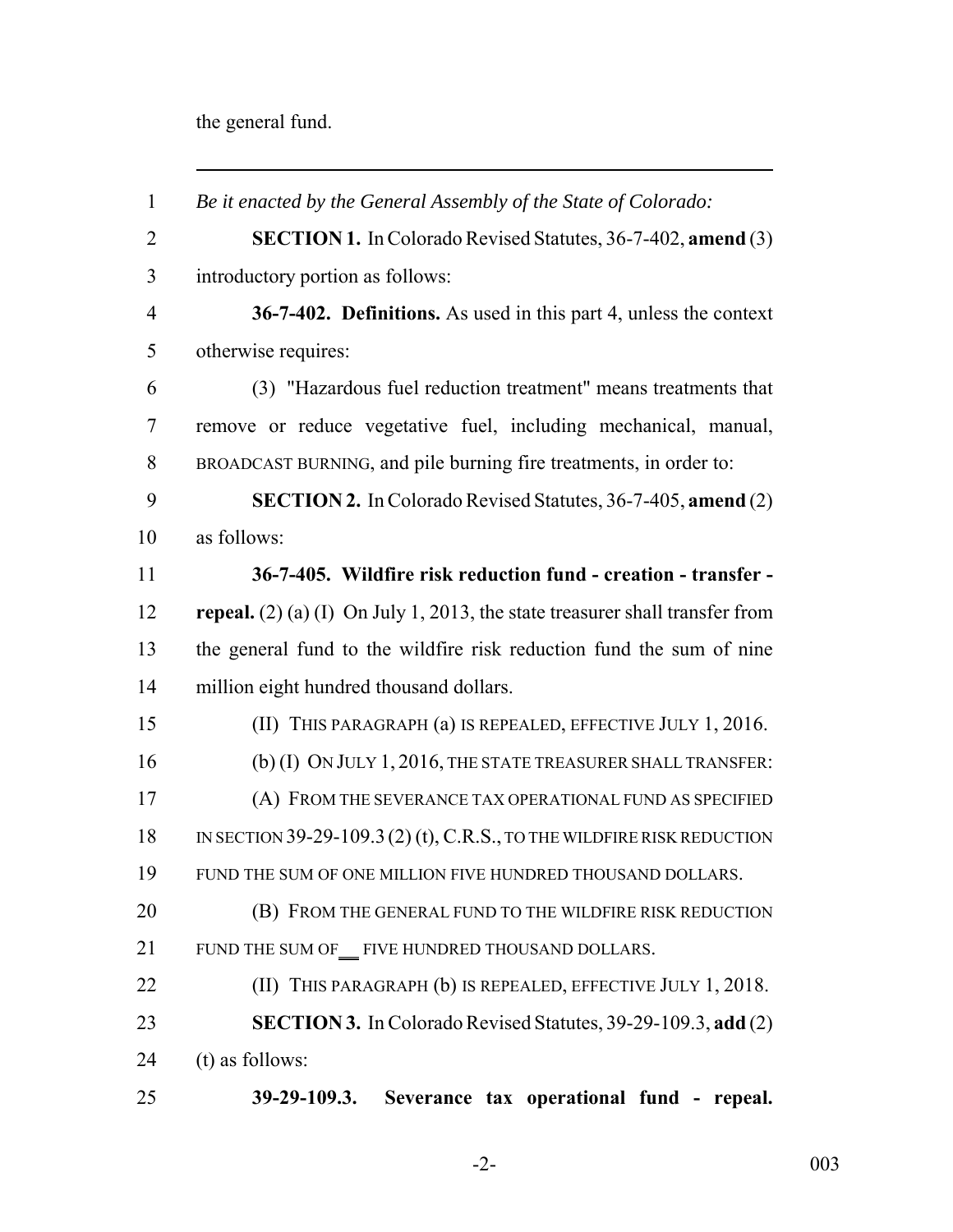| $\mathbf{1}$   | (2) Subject to the requirements of subsections $(3)$ and $(4)$ of this section, |
|----------------|---------------------------------------------------------------------------------|
| $\overline{2}$ | if the general assembly chooses not to spend up to one hundred percent          |
| 3              | of the moneys in the operational fund as specified in subsection $(1)$ of this  |
| $\overline{4}$ | section, the state treasurer shall transfer the following:                      |
| 5              | $(I)$ $(I)$<br>TO THE WILDFIRE RISK REDUCTION FUND CREATED IN                   |
| 6              | SECTION 36-7-405, C.R.S., ONE MILLION FIVE HUNDRED THOUSAND                     |
| 7              | DOLLARS ON JULY 1, 2016.                                                        |
| 8              | (II) THIS PARAGRAPH (t) IS REPEALED, EFFECTIVE JULY 1, 2018.                    |
| 9              | <b>SECTION 4.</b> In Colorado Revised Statutes, 2-3-1602, amend (1)             |
| 10             | as follows:                                                                     |
| 11             | 2-3-1602. Wildfire matters review committee - creation -                        |
| 12             | <b>repeal of part.</b> (1) To address wildfire prevention and mitigation and to |
| 13             | review and propose legislation relating to such matters, the wildfire           |
| 14             | matters review committee is hereby created, and is referred to in this part     |
| 15             | 16 as the "committee". The committee shall meet at the call of the chair        |
| 16             | at least once during the interim of each year to review and to propose          |
| 17             | legislation or other policy changes relating to wildfire prevention and         |
| 18             | mitigation and all related matters, including, without limitation, public       |
| 19             | safety and forest health issues. The committee may TAKE UP TO TWO FIELD         |
| 20             | <b>TRIPS DURING THE INTERIM AND consult with experts in all fields relating</b> |
| 21             | to wildfire prevention and mitigation as may be necessary to achieve the        |
| 22             | objectives of this part 16. All personnel of any state agency or political      |
| 23             | subdivision of Colorado involved in wildfire prevention and mitigation,         |
| 24             | including the Colorado department of public safety and the Colorado state       |
| 25             | forest service, shall cooperate with the committee and with any persons         |
| 26             | assisting the committee in carrying out its duties pursuant to this section.    |
| 27             | <u>On June 5, 2013, any remaining powers, duties, and responsibilities</u>      |